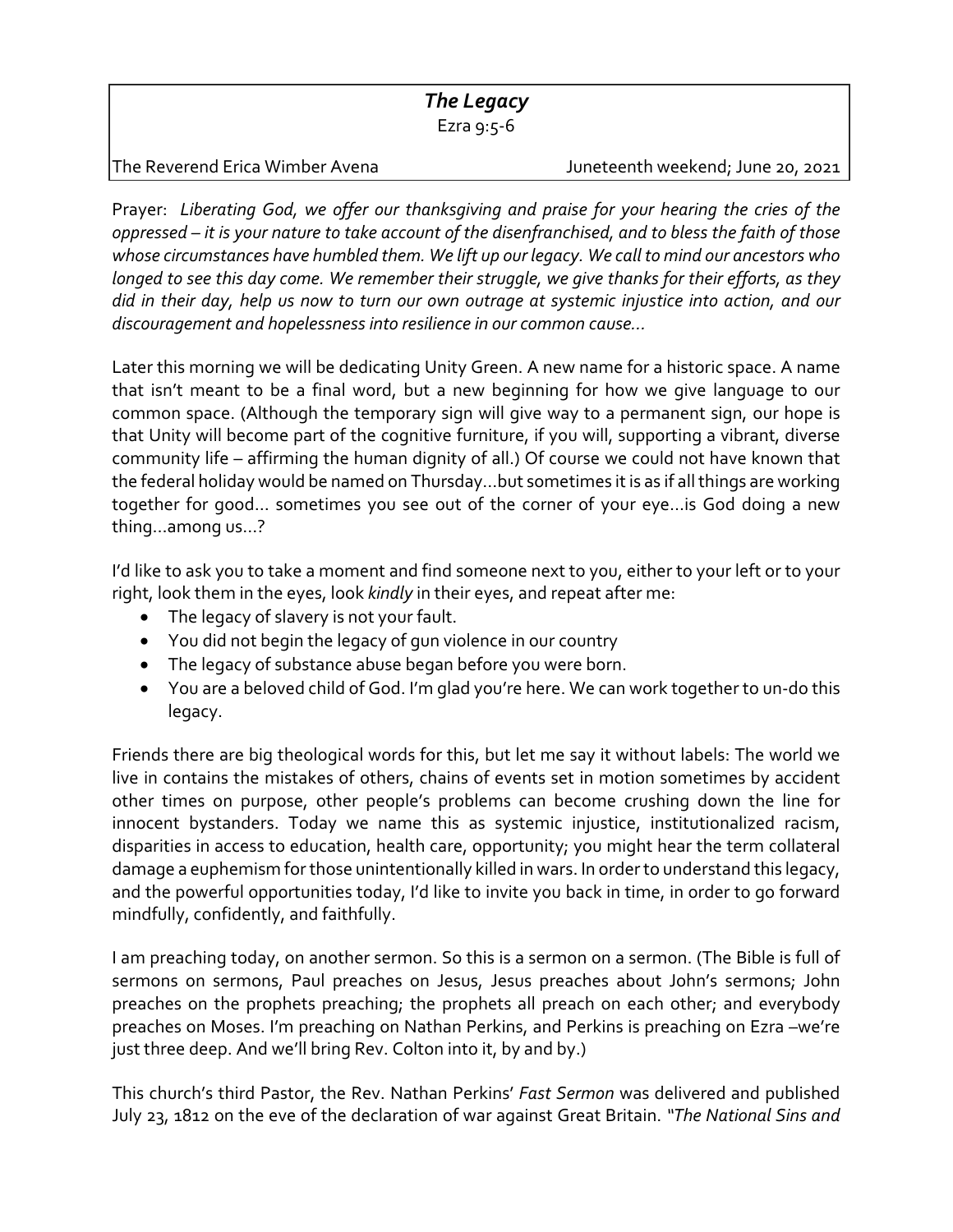*National Punishment, in the Recently Declared War."* Called the *Fast Sermon*, it was published widely and quoted in the newspapers. The *Fast sermon* is not fast. It was 30 pages in its published form, and takes a while to digest. Not the speedy kind of fast, it's the other one ‐‐ the religious kind of fast. The one where you refrain from celebratory meals, and only take a minimum of nutrition, in order to focus instead on matters of the spirit.

This is his portrait. Nathan Perkins was Pastor here for 66 years, one of the longest Pastorates recorded in the United States. He would have been still preaching in his late 80's. (We don't do this anymore, for several reasons.) He published sermons several times in the leading journal of his day *The American Preacher*. 1

I am interested in his books in the background of this portrait. Including a volume of the works of Jonathan Edwards, Edwards was a slave‐holder, he was also preaching abolitionist sermons as early as 1773. Hypocrite or prophet? Perkins is influenced by Edwards, quotes him in sermons, as this portrait makes clear. Perkins also knew Lemuel Haynes; we have letters between them. Lemuel was a contemporary, bi-racial ordained minister, whom Perkins supported in a preaching tour of the area.<sup>2</sup> A tremendously unique and influential minister born in Hartford to a white mother and an enslaved African father. I'd like to give more time to Rev. Lemuel Haynes on another day. For now, you should know that Perkins had important colleagues and support.

Nathan Perkins has become increasingly alarmed by legacy problems in this community and in our country. In his words: slave holding, dueling, intemperance.3 He says: "Murder, robbery, theft, extortion – oppression, and uncleanness, as well as intemperance, are crimes, which militate directly against the peace, order, and well-being of the community."<sup>4</sup> He is asking them to pay attention to what we would call civic life or the social fabric:

- "…slave-holding…is a sin…with awful consequences… We have no more right to make slaves of others, than they have of us… (which is language common at that time, and goes on for pages) The black population of the Southern states, as may be seen in the last census, is immense. What according to the course of nature, will be the effect, eventually?"5 (What if the slaves revolt…and what if they do not…)
- Dueling is his second concern. When Timothy Goodman gave the land in 1749 to the Ecclesiastical Society (there was no municipal Government to trust it to) it was for a parrade (sic) route forever. Meaning, a place for military exercises, of the type that became protected -- you will be familiar with what later became our second amendment. "A well-regulated Militia, being necessary to the security of a free state."<sup>6</sup> 63 years later,

 $\overline{a}$ 

 $1$  An annual publication of influential sermons at the time

<sup>2</sup> *Black Preacher to White America: the collected Writings of Lemuel Haynes, 1774-1833* 1990 Richard Newman pp. xxx - xxxi

<sup>&</sup>lt;sup>3</sup> I am collapsing Perkins' variously stated moral concerns throughout the sermon under the umbrella of "intemperance." His says: "Intemperance, duelling, (sic) slave-holding – and the prevalence of infidel and loose principles." Unquestionably, these have contributed to bring upon us, heavy divine judgements. Our land is now peculiarly afflicted, and frowned upon, in holy and righteous Providence. Our state is critical and awful. It calls for lamentation, and repentance. But our help is the name of the Lord, who made heaven and earth. Pp. 13-14, *Fast Sermon*

<sup>4</sup> Ibid pp. 14

<sup>5</sup> Ibid pp. 16-18

<sup>6</sup> Second Amendment, United States Constitution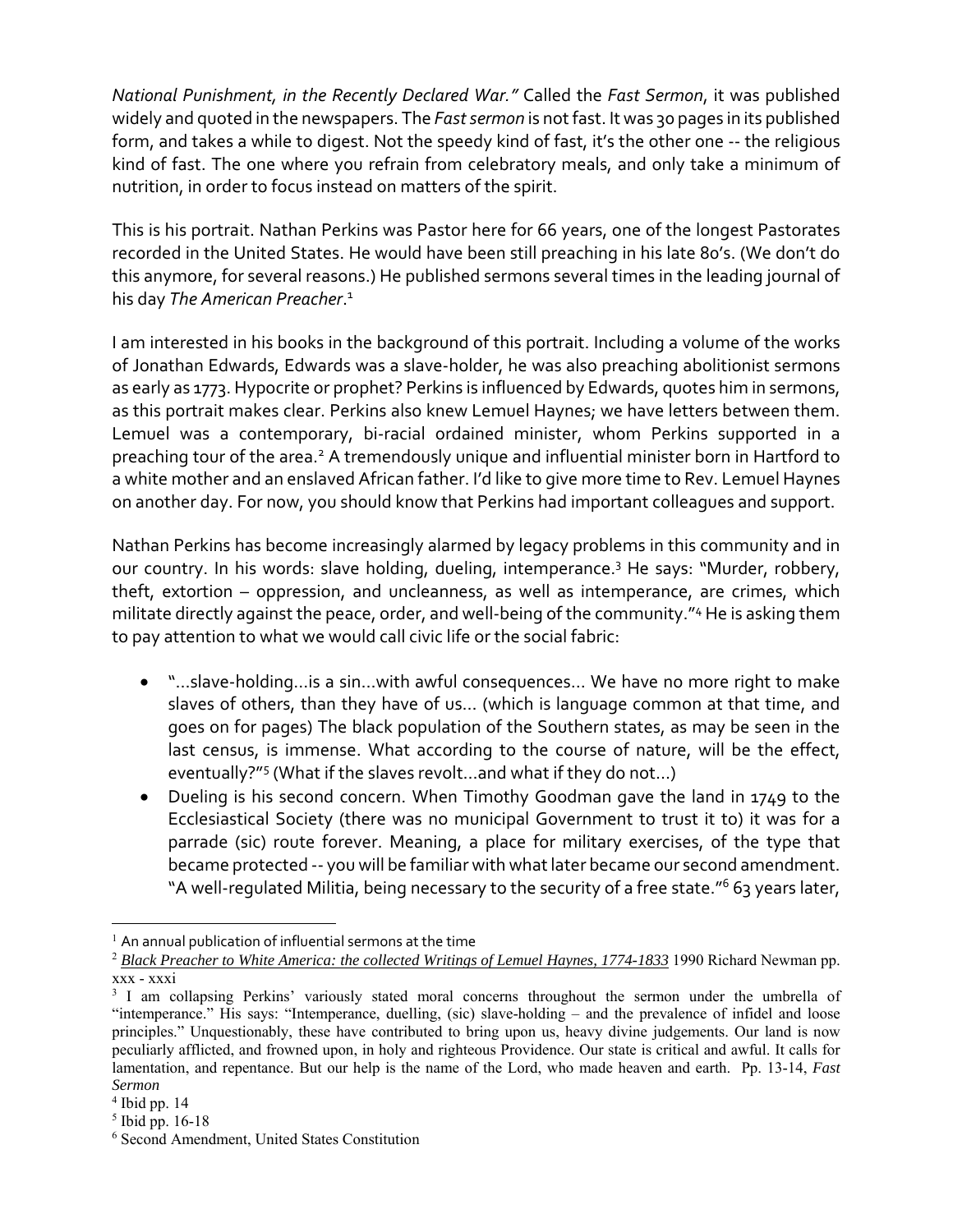dueling is a public nuisance. If you saw the musical Hamilton you will have been reminded that Alexander Hamilton gives his son Phillip, his dueling pistols, tells him how to conduct himself honorably, and then the boy dies in the duel. 19 years old. Hamilton himself dies a few weeks later in a duel with Aaron Burr on July 12, 1804, using the same pistols. It's devastating. For them, their family, for our country. We lost Hamilton at the age of 47. Perkins says: "(Dueling) is found among those, who profess to move in polished life; to be men of honor; to have a high sense of what is proper…in every view, it is murder, atrocious murder: and has no excuse…"7 Perkins gives sermons to the troops out here on the Green regularly, we have several of them. It's the same men. The ones who own the pistols, they have the guns in their homes; the citizen militia. Heroes or criminals?<sup>8</sup> Perkins is witness to this folly; he does their funerals; he understands the social cost.

 Perkins' sermon is a long one, I see three main points, but he doesn't stick to them consistently all the way through. He has a series of moral concerns that I would bring under the heading of intemperance, which is his word. For pages, and by pages I mean hours, he encourages his people to do what they can to avoid excess use of any substance. The consequences for some are nothing at all, the consequences for others are catastrophic. His concern is for individuals yes, but also for the common good. Families impoverished, educations aborted, health ruined is a heavy toll all around. If there is anything in your ability to reign this in, it is worth making an effort. If not for your own well‐being, for the common good.

The declaration of war brings these simmering problems to a boiling point. The sheer evil unleashed by each of these threatens to eclipse the hard earned freedoms won in our young country.

We know right from wrong, yet we still collude with the wrong, all the while hoping it will somehow, magically, get set right.

He calls them to fast and pray. Using the book of Ezra which is a blue print in scripture for reconstruction and restoration. It is an account of the reversal of the Babylonian destruction and deportations in the sixth century BCE.9 This is how the people *came back* after having been devastated. They march back to Jerusalem, they pray, they build, and then they are called to pray; and then they build; and then they recall what has gone wrong; and then they pray again.

When Perkins calls them to prayer; he is speaking to people who are connected. The first and second Pastors of this church, Benjamin Colton and Nathanael Hooker were slaveholders. We see in Benjamin Colton's will that he leaves a slave, Chris, to his son Abijah. Perkins knew Abijah and Chris the enslaved man; everyone gathered would have known them, seen them. The congregation Perkins was addressing were themselves slaveholders, enslaved persons seated in the gallery, and free people.

What I want to lift out of this excursion into history is how fully enmeshed we may be in the systemic evils of our time; and yet how we can do our own part to lean into a way out of them.

 $\overline{a}$ 

 $<sup>7</sup>$  Ibid pp. 15</sup>

<sup>&</sup>lt;sup>8</sup> In 1855 the Colt factory will open, Smith and Wessen opens in Springfield in 1856, Winchester in New Haven 1866. Nathan Perkins identifies a problem which only proliferates.

<sup>9</sup> Also described in 2 Chronicles 36:22-23; Ezra 6:2-5